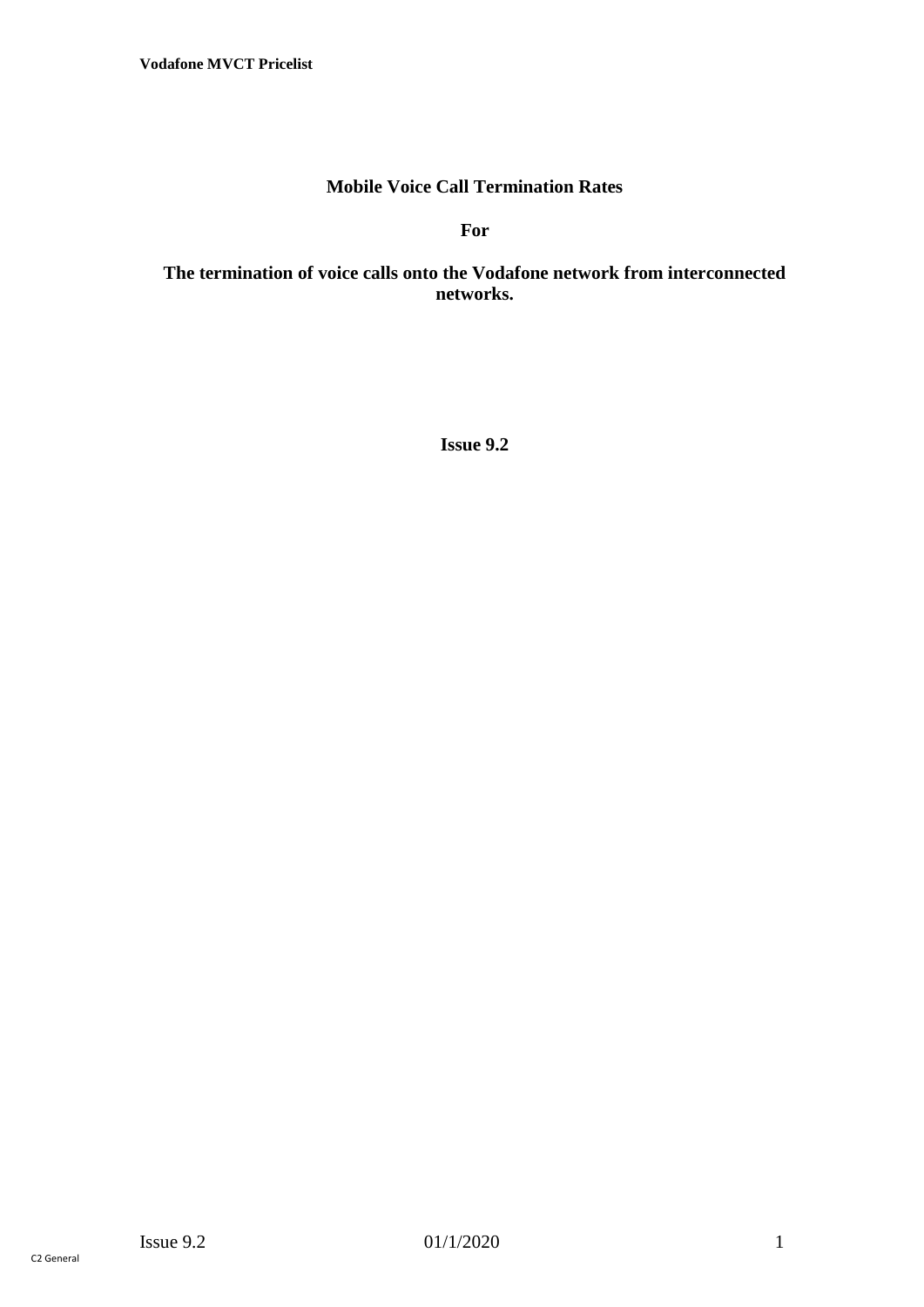# **Change History**

| <b>Version</b><br><b>Number</b> | <b>Date</b> | <b>Comments</b>                           |
|---------------------------------|-------------|-------------------------------------------|
| 9.3                             | 1/1/2020    | Revision to MVCT rates effective 1/1/2020 |
| 9.2                             | 1/8/2019    | Revision to MVCT Rates effective 1/8/2019 |
| 9.1                             | 1/1/2018    | Revision to MVCT Rates effective 1/1/2018 |
| 9.0                             | 1/1/2017    | Revision to MVCT Rates effective 1/1/2017 |
|                                 |             |                                           |

Queries in relation to this pricelist should be directed by email to  $\underline{olo@vodafone.ie}$ .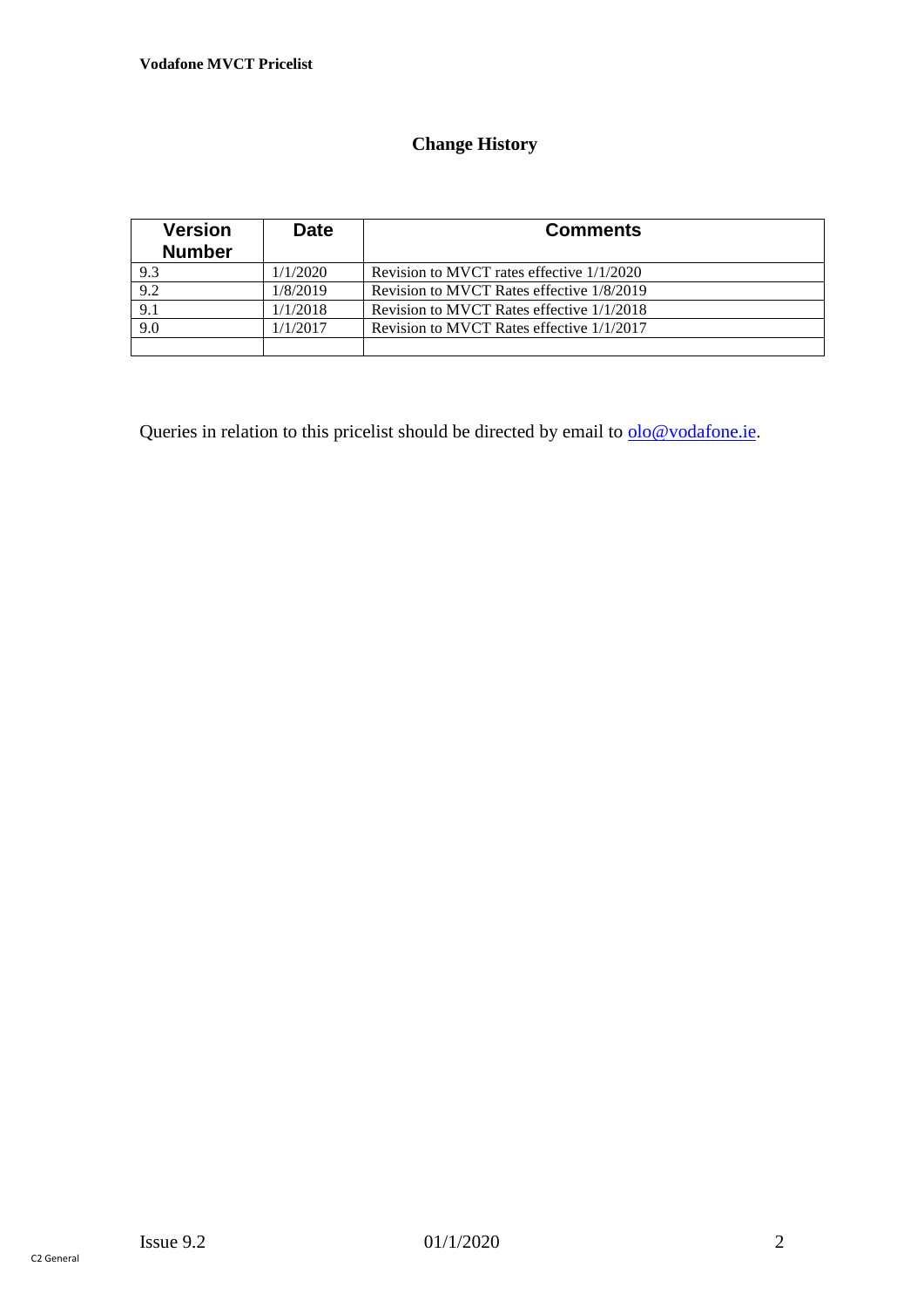| <b>SERVICE</b><br><b>SCHEDULE</b><br><b>NUMBER</b> | <b>SERVICE TITLE</b>                         | <b>Pricelist Table</b> |  |  |  |  |
|----------------------------------------------------|----------------------------------------------|------------------------|--|--|--|--|
|                                                    |                                              |                        |  |  |  |  |
| <b>Vodafone Services</b>                           |                                              |                        |  |  |  |  |
| A <sub>1</sub>                                     | Vodafone Mobile<br>Voice Call<br>Termination | Table 1                |  |  |  |  |
| A2                                                 | <b>Vodafone Customer</b><br>Care Access      | N/A                    |  |  |  |  |
| A <sub>3</sub>                                     | Data Management<br>Amendment                 | Table 2                |  |  |  |  |
| A4                                                 | <b>Switch Port Charges</b>                   | Table 3                |  |  |  |  |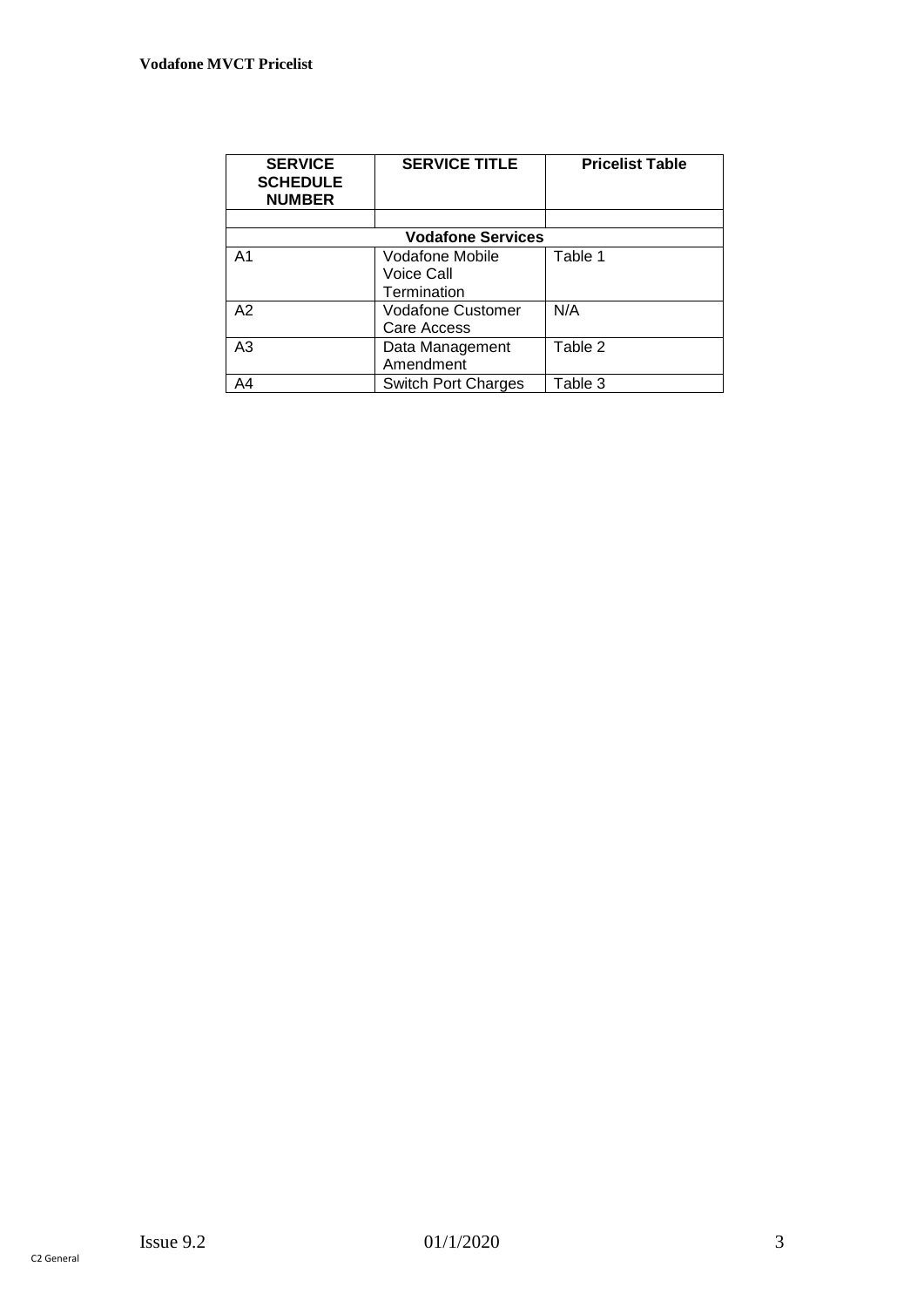### **Vodafone Mobile Voice Call Termination**

Tables 1 below lists the rates applicable for Mobile Voice Call Termination (MVCT) onto the Vodafone Network.

This service is subject to the signing of a national Interconnect Agreement between Vodafone and the Authorised Operator availing of the national Interconnect service.

These rates are quoted in Euro excluding VAT.

| <b>Table 1 MVCT Price List</b>                       |                 |         |                  |                  |  |  |
|------------------------------------------------------|-----------------|---------|------------------|------------------|--|--|
| <b>Vodafone Voice Call Termination Rates in Euro</b> |                 |         |                  |                  |  |  |
| <b>Price Per Minute</b>                              |                 |         |                  |                  |  |  |
| Peak                                                 | <b>Off Peak</b> | Weekend | <b>Effective</b> | <b>Effective</b> |  |  |
|                                                      |                 |         | <b>From</b>      | to               |  |  |
| 0.055                                                | 0.055           | 0.055   | 01/01/2020       | 31/12/2020       |  |  |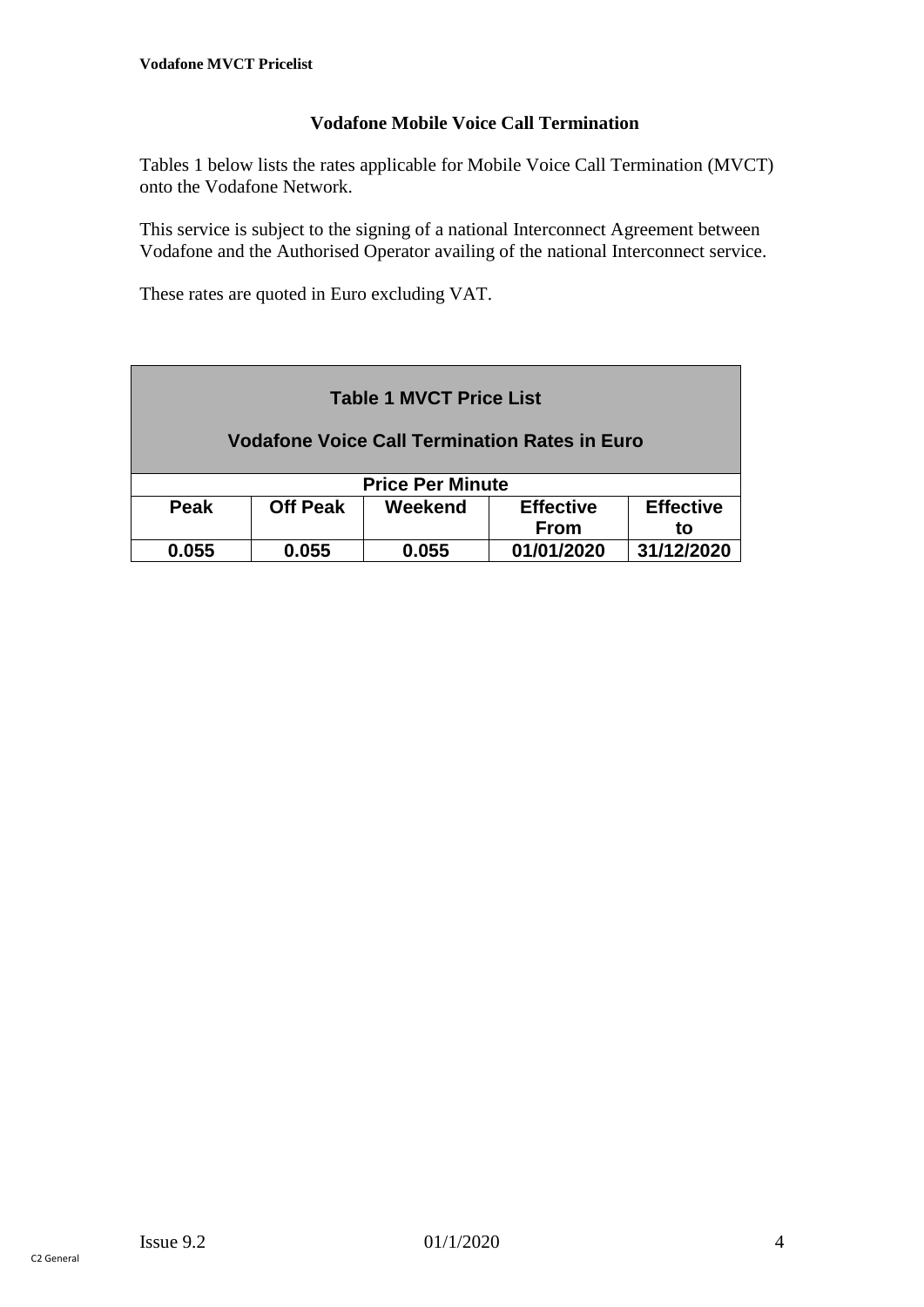### **Vodafone Mobile Voice Call Termination Access Ports**

Tables 3 below lists the charges applicable for MVCT Access Ports.

This service is subject to the signing of a national Interconnect Agreement between Vodafone and the Authorised Operator availing of the national Interconnect service.

These rates are quoted in Euro excluding VAT.

| <b>Table 3 MVCT Access Port Price List</b>                                                                                 |                                 |                                  |  |  |  |
|----------------------------------------------------------------------------------------------------------------------------|---------------------------------|----------------------------------|--|--|--|
| <b>Port Access Charges</b>                                                                                                 | <b>Installation</b><br>per port | <b>Annual Rental</b><br>per port |  |  |  |
| Per STM-1 Access Port                                                                                                      | €10,624                         | €4,516                           |  |  |  |
| 2Mbit Switch Port Charges for first 2 Interconnect Paths on<br>an Interconnect Link accessed via an STM-1 Access Port      | €1,617                          | €3,508                           |  |  |  |
| 2 Mbit Switch Port Charges for additional Interconnect Paths<br>on an Interconnect Link accessed via an STM-1 Access Port. | €891                            | €1,861                           |  |  |  |

Installation charges are one-off charges payable upon installation

Rental charges shall be payable on a quarterly basis in advance

A minimum of one year's rental will apply for all Ports provisioned.